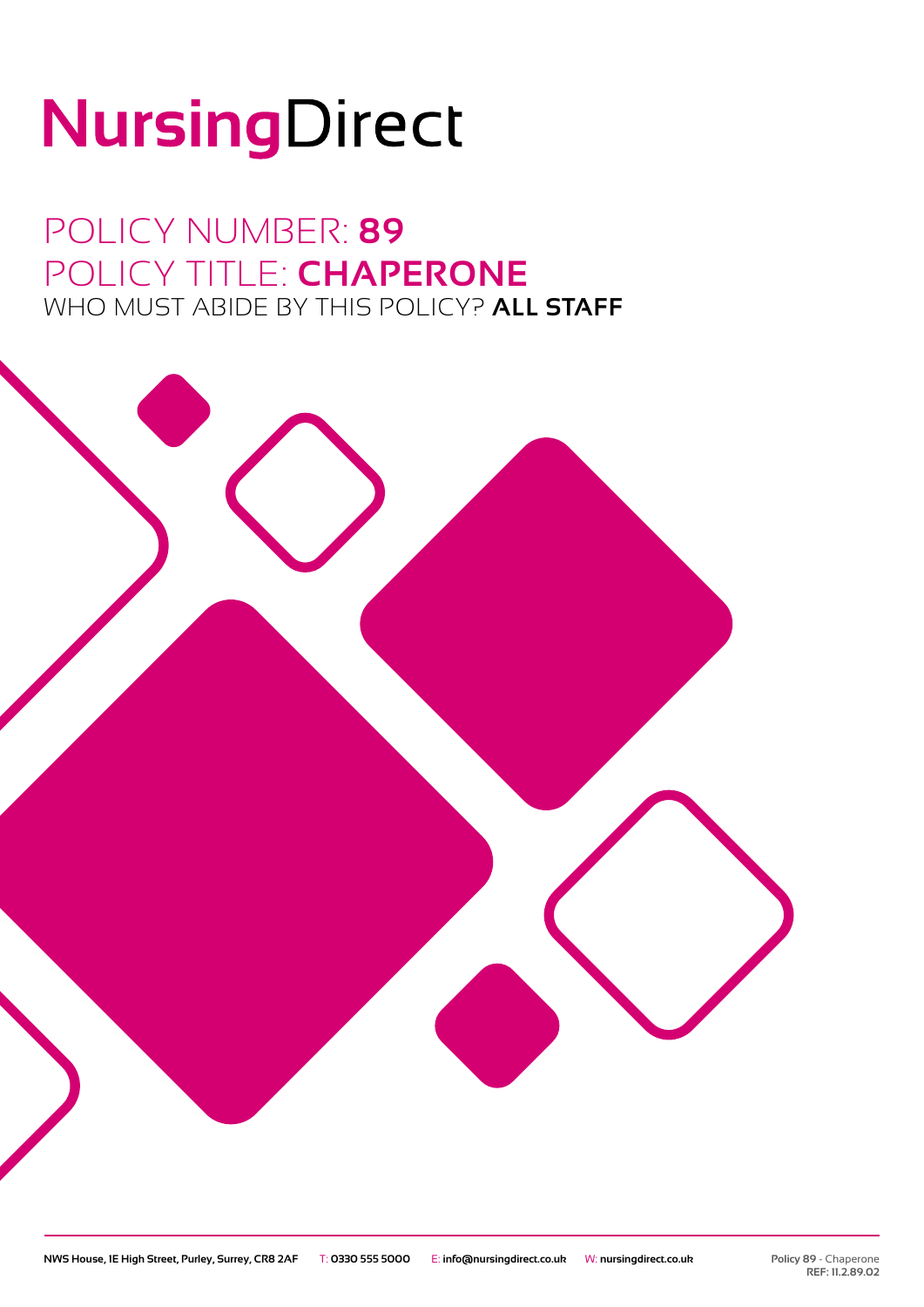### CHAPERONE POLICY

#### **CONTENTS**

| 1.  | <b>Practice Statement</b>                                                                                                                     | $\overline{2}$ |
|-----|-----------------------------------------------------------------------------------------------------------------------------------------------|----------------|
| 2.  | Introduction                                                                                                                                  | $\overline{2}$ |
| 3.  | <b>What is a Chaperone?</b>                                                                                                                   | 2              |
|     | 3.1 Informal Chaperone<br>3.2 Formal Chaperone                                                                                                | $\frac{2}{2}$  |
| 4.  | <b>Who may Chaperone</b>                                                                                                                      | $\overline{2}$ |
| 5.  | <b>Training for Chaperones</b>                                                                                                                | $\overline{2}$ |
| 6.  | <b>Offering a Chaperone</b>                                                                                                                   | $\overline{2}$ |
| 7.  | Where a Chaperone is needed but not available                                                                                                 | 3              |
| 8.  | Consent                                                                                                                                       | 3              |
|     | 8.1 Capacity<br>8.2 Issues Specific to Religion, Ethnicity, Culture<br>or Sexual Orientation<br>8.3 Issues specific to learning difficulties/ | 3<br>3         |
|     | mental health problems<br>8.4 Issues specific to children                                                                                     | 3<br>3         |
| 9.  | <b>Suspicion of Abusive Relationships</b>                                                                                                     | 3              |
| 10. | <b>Lone Working</b>                                                                                                                           | 3              |
| 11. | <b>References</b>                                                                                                                             | 4              |
|     | <b>APPENDICES</b>                                                                                                                             |                |
| 1.  | <b>Chaperone Procedure</b>                                                                                                                    | 4              |

| 2. Sources |  |
|------------|--|
|------------|--|

#### **1. PRACTICE STATEMENT**

Nursing Direct is committed to providing a safe, comfortable environment where patients and staff can be confident that best practice is being followed at all times and that the safety of everyone is of paramount importance.

#### **2. INTRODUCTION**

It is recognised that clinical consultations, examinations and investigations have the potential to cause some people distress. Sometimes consultations can cause people to feel vulnerable, for example where lights are required to be dimmed, there is close proximity, or where patients need to undress or be touched for intensive periods of time. Many patients find examinations and investigations of the rectum, genitalia or breasts particularly intrusive.

Chaperoning may help reduce distress, but must be recognised as part of a package of respectful behaviour which includes explanation, informed consent and privacy.

This policy takes into account the recommendations of the Clifford Ayling Inquiry in September 2004. It presents the principles and outlines the procedures that should be in place for appropriately chaperoning patients, during consultation, examination, treatment and care.

For the purpose of this policy and procedure the term "consultation" covers consultations, examinations, investigations, treatment and care.

#### **3. WHAT IS A CHAPERONE?**

#### **3.1 Informal Chaperone**

Many patients feel reassured by the presence of a familiar person [family member or friend], and this may be appropriate in certain circumstances. However, it is inappropriate to expect this type of chaperone to take any active part in the consultation, witness the procedure directly or be relied upon to act as a witness to the conduct or continuing consent of the procedure.

Under no circumstances should a child be expected to act as a chaperone. However, if the child is providing comfort to the parent and will not be exposed to unpleasant experiences it may be acceptable for them to stay.

#### **3.2 Formal Chaperone**

A formal chaperone is a member of the practice team who is present during the consultation to act as a safeguard for all parties (patient and health professionals).

Although the precise role of the chaperone varies depending on the needs of the patient, the healthcare professional and the examination or procedure being carried out it is primarily to act as a witness to the conduct and continuing consent of the procedure.

It may also include:

- Providing a degree of emotional support and reassurance to patients;
- Assisting in the examination or procedure, for example handing instruments during IUCD insertion;
- Assisting with undressing, dressing and positioning patients;
- Acting as an interpreter.

#### **4. WHO MAY CHAPERONE**

A 'formal' chaperone can be either a clinical health professional [e.g. a nurse or Health Care Assistant] or a specifically trained non-clinical staff member. The specific role of the chaperone should be made clear to both the patient and the person undertaking the chaperone role prior to the examination being undertaken.

Protecting the patient from vulnerability and embarrassment means that the chaperone should- usually be of the same sex as the patient. Although there will be occasions when this is difficult to achieve, the use of a male chaperone for the examination of a female patient or a female chaperone when a male patient is being examined could be considered inappropriate and should be discussed with the patient before proceeding.

The patient should always have the opportunity to decline a particular person as a chaperone if that person is not acceptable to them for any reason.

The surgery does not have the facility to accommodate virtual chaperones.

#### **5. TRAINING FOR CHAPERONES**

It is important that chaperones have had sufficient training to understand the role expected of them. Staff who undertake a formal chaperone role should undergo training such that they develop the competencies required for this role. These include an understanding of:

- What is meant by the term chaperone
- What is an "intimate examination"
- Why chaperones need to be present
- The rights of the patient
- The role and responsibility of the chaperone
- Policy and mechanism for raising concerns

Induction of new clinical staff should include training on the appropriate conduct of intimate examinations and care. All staff should have an understanding of the role of the chaperone and the procedures for raising concerns.

#### **6. OFFERING A CHAPERONE**

It is good practice to offer all patients a chaperone of the same sex as the patient for any consultation, examination or procedure. This does not mean that every consultation or procedure needs to be interrupted to ask if the patient wants a third party present.

The offer can be made through a number of routes including prominently placed posters, practice leaflets and verbal information prior to the event; it may be particularly useful to raise the issue at the time of booking an appointment.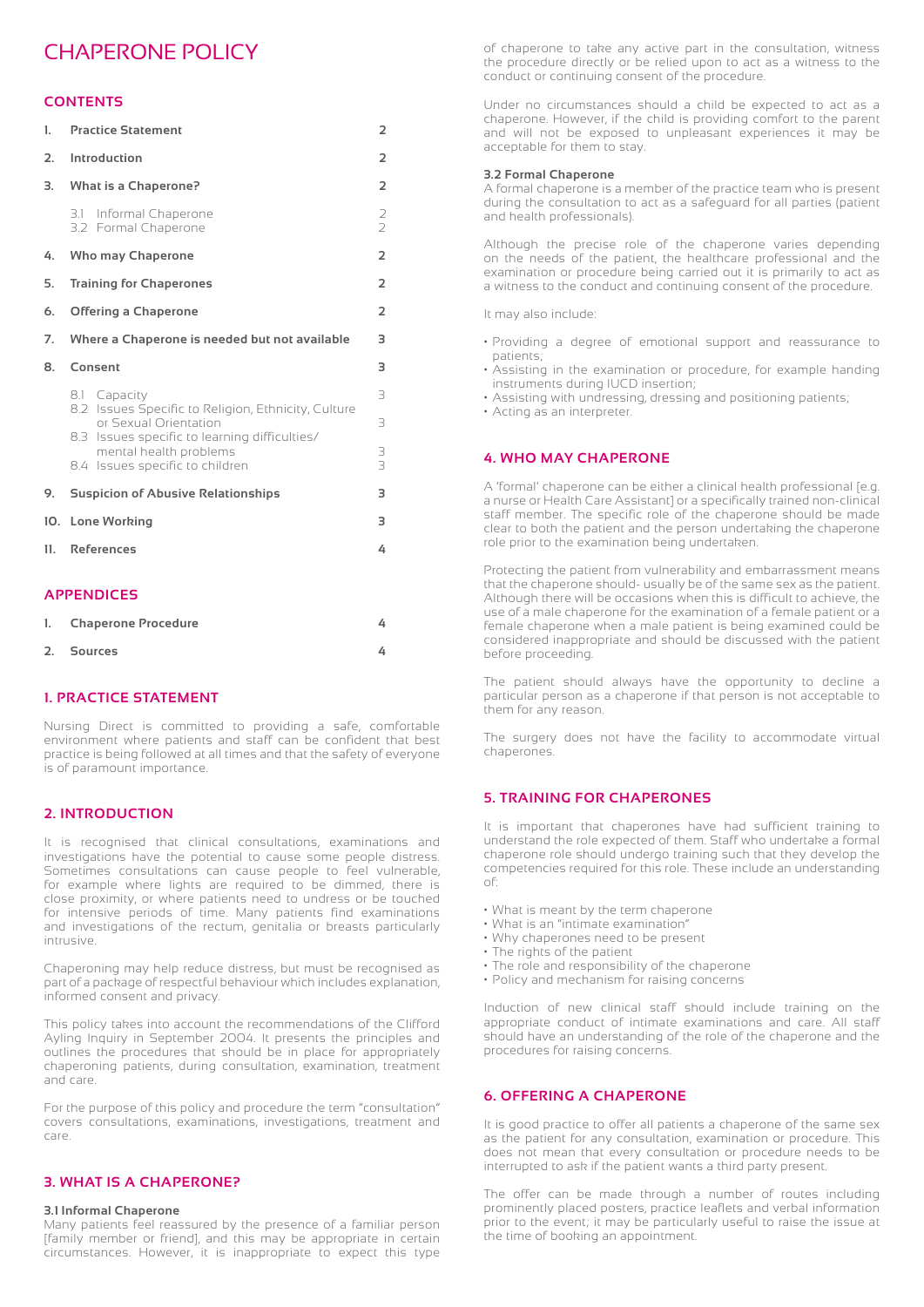It is not always clear ahead of the event that an intimate or close proximity examination or procedure is required. It may be wise, especially where a male clinician examines a female patient, to repeat the offer of a chaperone at the time of the examination.

Most Patient(s) will not take up the offer of a chaperone, especially where a relationship of trust has been built up or where the examiner is the same gender as them.

If the patient is offered and does not want a chaperone it is important to record that the offer was made and declined. If a chaperone is refused a healthcare professional cannot usually insist that one is present and many will examine the patient without one.

However, there are some cases where the (usually male) doctor may feel unhappy to proceed. This may be where a male doctor is carrying out an intimate examination, such as a cervical smear or breast examination. Other situations are where there is a history of violent or unpredictable behaviour on behalf of the patient to see another doctor or health professional.

In this case, the practitioner must make his/her own decision and carefully document this with the rationale and details of any procedure undertaken. This may include refusing to meet with the patient alone.

#### **7. WHERE A CHAPERONE IS NEEDED BUT NOT AVAILABLE**

If the patient has requested a chaperone and none are available at that time the patient must be given the opportunity to reschedule their appointment within a reasonable time-frame. If the seriousness of the condition would dictate that a delay is inappropriate then this should be explained to the patient and recorded in their notes. A decision to continue or otherwise should be jointly reached. In cases where the patient is not competent to make an informed decision then the healthcare professional must use their own clinical judgement and be able to justify this course of action. The decision and rationale should then be documented in the patients' medical record.

It is acceptable for a doctor (or other appropriate member of the healthcare team) to perform an intimate examination without a chaperone if the situation is life threatening or speed is essential in the care or treatment of the patient. This should be recorded in the patients' medical records.

#### **8. CONSENT**

#### **8.1 Capacity**

A fundamental value of Nursing Direct is equity of access to its services. The aim is that everybody, irrespective of their gender, age, disability, race, colour, nationality, ethnicity, religion or sexuality will have equal access to services. Furthermore our services will, as far as possible, be sensitive to their individual needs.

There is the basic assumption that every adult has the capacity to decide whether to consent to, or refuse, proposed medical intervention, unless it is shown that they cannot understand information presented in a clear way.

It can be assumed that by attending a consultation a patient is seeking treatment, and has therefore given implied consent. However, before proceeding with an examination it is vital that the patient's informed consent is obtained. This means the patient must; be competent to make the decision; have received sufficient information to make it and not be acting under duress.

In life saving situations every effort should be made to communicate with the patient by whatever means available before proceeding with the examination, and when patients are not able to consent for themselves they should always be treated in their best interests.

**8.2 Issues Specific to Religion, Ethnicity, Culture or Sexual Orientation** The healthcare professional should not proceed with any examination if they are unsure that the patient understands due to a language barrier.

The ethnic, religious and cultural background of some women can make intimate examinations particularly difficult, for example, some patients may have strong cultural or religious beliefs that restrict being touched by others.

Similarly, a lesbian woman may have a strong aversion to intimate examinations performed by a male, or a gay man may not wish to be examined by another man. These considerations should be taken into account and discussed, not presumed. We must all recognise that each individual has very different needs and procedures should be performed by a mutually agreed healthcare professional.

#### **8.3 Issues specific to Learning Difficulties/Mental Health Problems**

For patients with learning difficulties or mental health problems that affect capacity, a familiar individual such as a family member or carer may be the best chaperone. A careful simple and sensitive explanation of the technique is vital. This patient group is a vulnerable one and issues may arise in initial physical examination, 'touch' as part of therapy, verbal and other 'boundary-breaking' in one to one 'confidential' settings and indeed home visits.

Adult patients with learning difficulties or mental health problems who resist any intimate examination or procedure must be interpreted, as refusing to give consent and the procedure must be abandoned.

In life threatening situations, the healthcare professional should use professional judgement. Where possible discuss with a member of the Mental Health Care Team and/or the Mental Capacity Act Guidelines.

#### **8.4 Issues Specific to Children**

Children and their parents or guardians must receive an appropriate explanation of the procedure in order to obtain their co-operation and understanding. If a minor presents without a parent or guardian the healthcare professional must ascertain if they are capable of understanding the need for examination.

Children over 16 years of age can consent for themselves without their decision being referred to their parents or guardians. It is, however, good practice to involve parents, although this must be decided by the young person.

A child under the age of 16 years can consent for themselves, if they are deemed to be "Gillick competent". If not, a person with parental responsibility should consent on their behalf.

A formal chaperone should always be present for intimate examinations on children.

In situations where abuse is suspected great care and sensitivity must be used to allay fears of repeat abuse. In these situations the healthcare professional should refer to the local child protection policies and seek specialist advice from the Child Protection Team as necessary.

#### **9. SUSPICION OF ABUSIVE RELATIONSHIPS**

The patient has a right to have freedom and space to express worries, concerns and potential abuse as well as an examination in a non-controlling atmosphere. The onus is on the professional to use tact and diplomacy to exclude the oppressor from the room and to use an independent chaperone.

It is important to have a chaperone in such cases as the documented case notes may be called on at a later date. In the event of the examination of a potentially abused child any extensive examination should only be undertaken by an expert in this field.

In the situation of a non-English speaking person being examined the use of an independent interpreter should be enlisted; on no account should family members be used.

#### **10. LONE WORKING**

Where a healthcare professional is working in a situation away from other colleagues, e.g. home visit, the same principle for offering and use of chaperones should apply. Where it is appropriate family member/friends may take on the role of informal chaperone. In cases where a formal chaperone would be appropriate, [i.e. intimate examinations] the healthcare professional may be required to risk assess the need for a formal chaperone and should not be deterred by the inconvenience or complexity of making the necessary arrangements. However, where an examination has to be made due to the urgency of the situation, it is imperative that details are clearly documented in the patient's medical record.